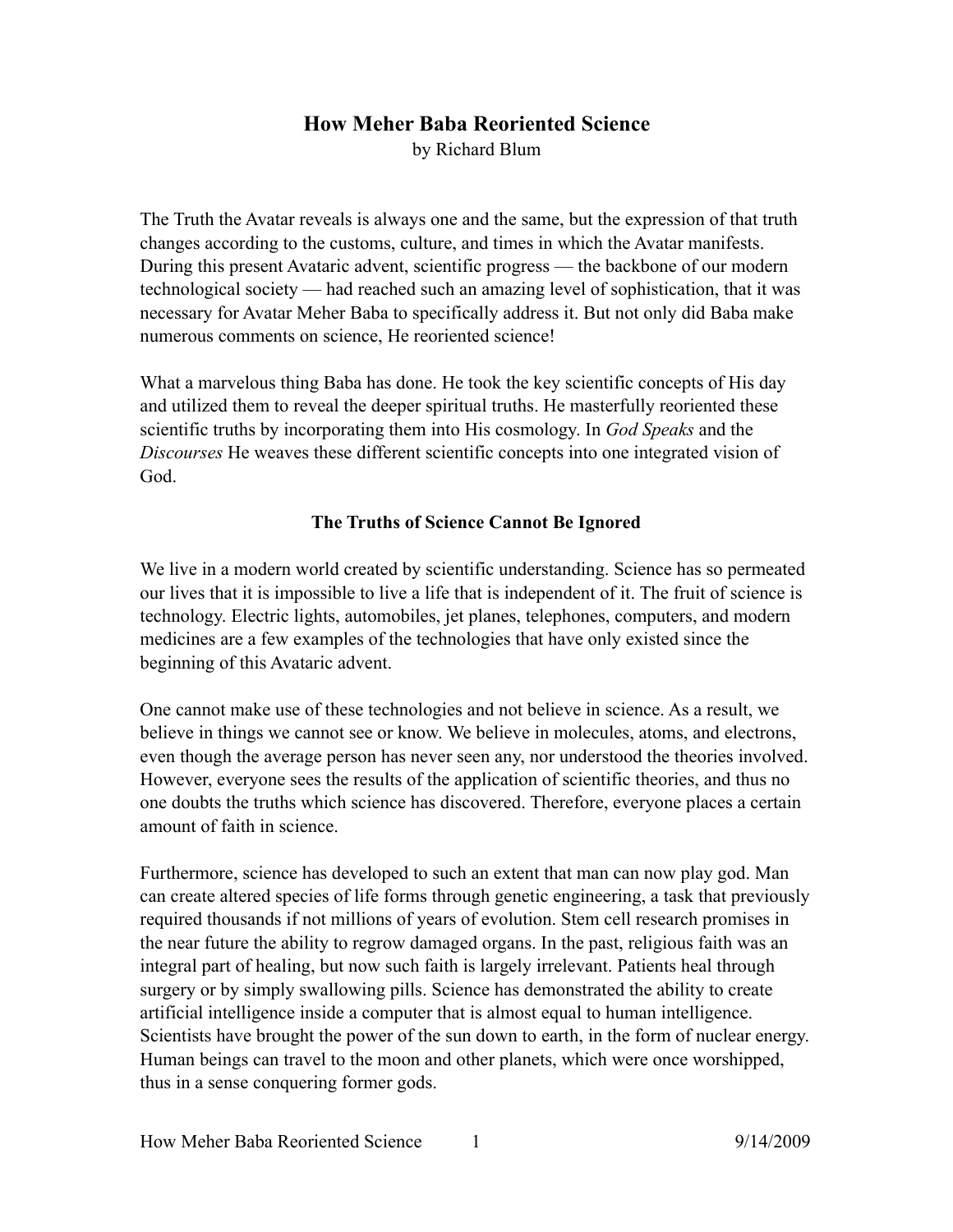Not only does science perform functions that previously were in the domain of religion, it also accounts for mysteries that religions previously explained. Science goes so far as to explain the beginning of the universe and how life began, thus replacing the creation myths found in all world religions. The more science explains the mysteries of life, the more faith we place in it, and accordingly less faith in religious dogma. In this way, science is encroaching on the religious and spiritual domains. By the time Meher Baba began His mission as Avatar, science had already made the old religions obsolete.

But science's domain is only the physical world. Science cannot provide spiritual understanding and inspiration, which the old religions had attempted to provide. Thus belief in science is not enough to provide a meaning for life connected to an ultimate truth.

The combination of religion's obsolescence and science's inability to address spiritual issues is perhaps one of the prime reasons for the need of this Avataric advent. A new vision of God was needed, a vision in which science and spirituality go hand in hand.

Avatar Meher Baba fulfilled that need by incarnating in human form and presenting to humanity a new vision of God. Meher Baba has given the world the most "scientific" understanding of spiritual realities that the world has ever known. Principally in *God Speaks*, but also in the *Discourses*, The *Nothing and the Everything*, and *Infinite Intelligence,* Baba puts forward His cosmology, describing the theme of creation in a very detailed scientific format, even including technical charts and diagrams and utilizing the scientific language of the day. Let's see how.

## <span id="page-1-0"></span>**The Sciences of the Day**

In the early 20<sup>th</sup> century, when Meher Baba began His mission as Avatar, the new scientific theories of the day clashed with traditional religious beliefs, particularly those of Western religions. But Baba tells us there is no real conflict. "The so-called conflict between religion and science arises only when there is no appreciation of the relative importance of these two types of knowledge"<sup>1</sup>

The principal sciences in Baba's time were Darwin's theory of evolution, Einstein's theory of relativity, and Freud's theory of the unconscious. It is these three sciences that Baba particularly reoriented.

Darwinian evolution proclaimed that humans, and all of life, slowly evolved from one species to the next. Thus, according to evolution, Adam and Eve never existed, and this challenged the Bible's notion that God created man and woman on the sixth day of creation.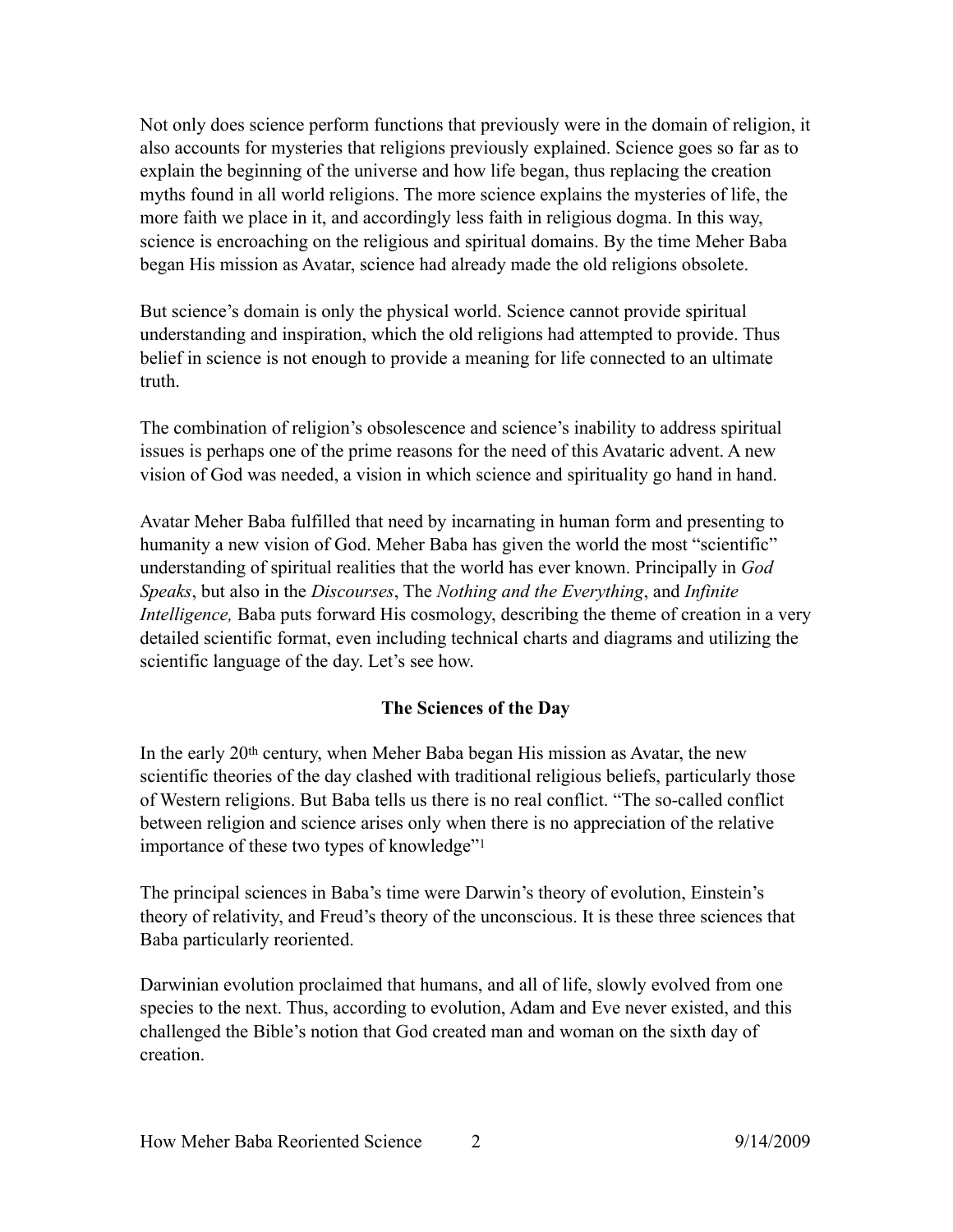Likewise, Einstein's theory of relativity led to the theory of the Big Bang, which also disputed the notion that God created heaven and earth. Instead of being God's creation, the universe, according to the Big Bang, sprang out of a single point and expanded over billions of years, forming galaxies of stars and planets, and eventually life.

Freud's theory of the unconscious presented a challenge to religion's notions of good and evil by revealing that humans are not rational moral creatures, but rather driven by unconscious instinctive urges that need to be mitigated by cultural restraints. Freud even went so far as to invent his own explanation of how religions were formed, relegating God to simply an imagined father figure, to be worshipped as a means of relieving guilt.

These are the particular sciences that made religion obsolete.

## <span id="page-2-0"></span>**Evolution and God's Hand in the Game**

Evolution is the one science that continues to pose the greatest challenge to religion. It strikes at the heart of the Bible's creation myth, debunking the story of Adam and Eve, which is the foundation for the major western religions. Even 150 years after Darwin published his theory of evolution, religious people still passionately dispute the notion that we humans are the result of a long series of evolutionary stages and the descendents of apes.

Yet, Meher Baba, God incarnate, did not resist the theory of evolution. Rather, He fully embraced it. Evolution became the backbone of Baba's cosmology. In *God Speaks*, Baba's definitive work, His cosmology can be summarized as a description of the soul's journey through evolution, reincarnation, and involution. But the evolution described by Baba, the evolution that is important, is not the biological evolution of forms, but rather the evolution of consciousness. As Baba states, "The whole of evolution, in fact, is an evolution from unconscious divinity to conscious divinity…."[2](#page-12-1)

<span id="page-2-1"></span>Regarding biological evolution of forms, Meher Baba explained in *God Speaks*, "The evolution of gross forms is but a by-product in the universal factory of the evolution of consciousness"<sup>[3](#page-12-2)</sup>. So Baba did not discount the scientific theory of biological evolution, but relegated its importance to being secondary to the soul's evolution of consciousness. He thus embraced evolutionary theory and extended its function in the physical realm to the spiritual realms as well.

<span id="page-2-2"></span>Baba stated: "The usual theories of evolution advanced by scientists are based only upon intellectual data. They never do justice to God's hand in the game.["4](#page-12-3)

When describing "God's hand in the game," Baba revealed important details concerning evolution, which science has yet to realize. For example, one of the criticisms of science

How Meher Baba Reoriented Science 3 9/14/2009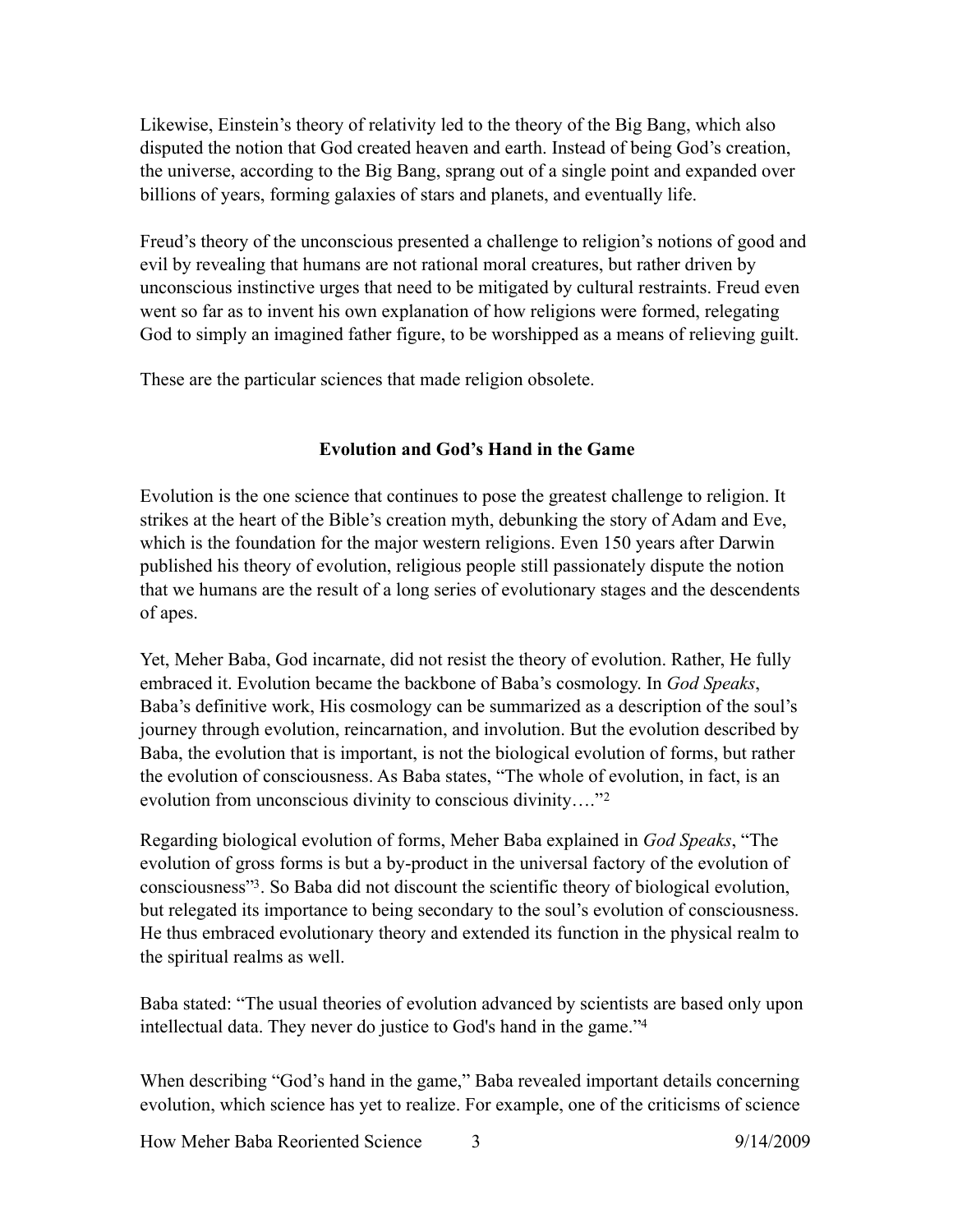<span id="page-3-0"></span>is that it looks upon evolution, and therefore life, as being mechanical, accidental and random, thus lacking purpose. Such an outlook makes life meaningless. But Baba explained that this is not the case. "…the driving force of evolution … *is not mechanical but purposive, "*<sup>[5](#page-13-0)</sup> He said. And what is the purpose of evolution? Baba explained: "The history of evolution is the history of a gradual development of consciousness. The fruit of evolution is full consciousness, which is characteristic of man.["6](#page-13-1)

Another fundamental operation Baba revealed is that a new species emerging in an evolutionary sequence is the result of the impressions of experiences of a previous species. Or as Baba said, "this next medium or form is always created and moulded of the consolidated impressions of the last species of form...." <sup>[7](#page-13-2)</sup> This differs from biology's view that a new species is the result of random mutations.

In addition, Baba extended the scope of evolution, stating that it is really the soul's consciousness that evolves. "… the soul evolves more and more consciousness simultaneously with the evolution of the higher and higher species of forms." [8](#page-13-3)

Thus we see that Baba embraced the concept of evolution and extended it, revealing that the real evolution is the evolution of consciousness, leading to the eventual goal of God-Consciousness.

# <span id="page-3-4"></span><span id="page-3-3"></span><span id="page-3-2"></span><span id="page-3-1"></span>**Freud's Theory of the Human Mind**

Freud, the father of modern-day psychology, went beyond challenging religion; he denounced it completely when he stated that belief in God was simply an illusion. But Meher Baba did not denounce the major concepts that Freud put forth. On the contrary, as with evolutionary science, Baba embraced many aspects of Freudian theory and then reoriented these concepts into His own spiritual framework. And whereas psychology opened doors to the understanding of one's psyche, Baba extended these psychological concepts to the ultimate, utilizing them to reveal the deepest spiritual realities. He did so by making extensive use of Freudian psychology's terminology and by extending two revolutionary concepts made popular by Freud, the unconscious mind and the ego structure of mind.

<span id="page-3-5"></span>Although Meher Baba did not directly address Freud by name, He did address modernday psychology per se, which at that time (circa 1940) was Freudian based. In the *Discourses*, Baba confirmed psychology's assertions. He stated, "Modern psychology has donemuch to reveal the sources of conflict [within the mind]…."  $9$  After affirming psychology, He extended its mission, indicating what must be focused on next: "…it has yet to discover methods of awakening inspiration or supplying the mind with something which makes life worth living. This indeed is the creative task facing the saviors of humanity." [10](#page-13-5)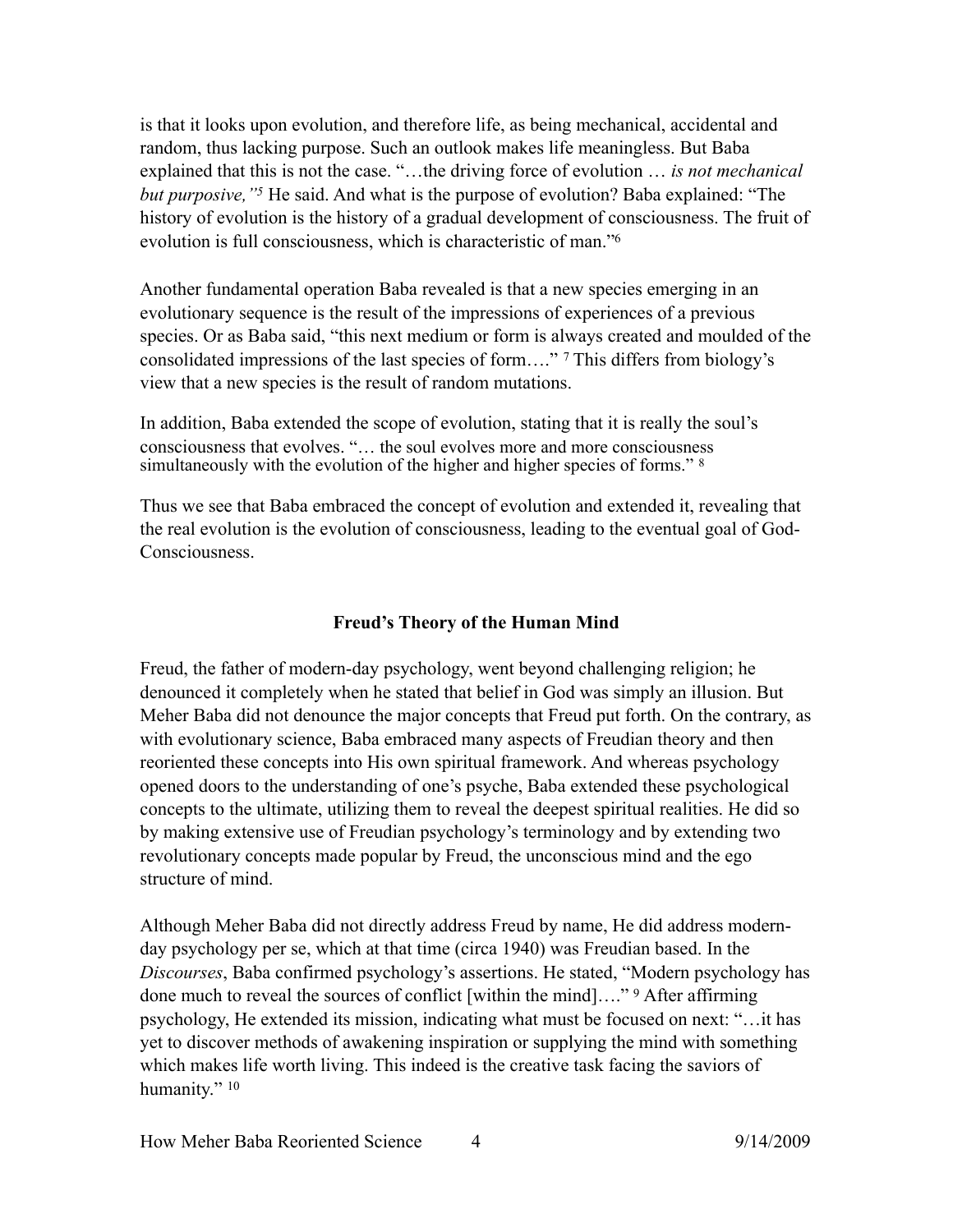### **The Unconscious Mind**

In Freud's time, the dominant belief was that people could exercise conscious control over their actions. Freud, however, suggested that such free will was a delusion. According to his revolutionary theory of the unconscious, many of our actions are controlled by the unconscious, a layer of the mind that contains subconscious desires we are not aware of. These desires compel one to act in ways that are not determined by one's conscious thoughts.

Baba embraced this revolutionary concept of the subconscious mind. Using the image of an iceberg, He stated: "only a small portion of the real ego becomes manifest in consciousness in the form of an explicit 'I,' and the major portion of the real ego remains submerged in the dark and inarticulate sanctuaries of the subconscious mind.*["11](#page-13-6)*

<span id="page-4-1"></span><span id="page-4-0"></span>In harmony with Freud, Baba stated that "the roots of the ego are all in the subconscious mind in the form of latent tendencies; and these latent tendencies are not always accessible to explicit consciousness." [12](#page-13-7)

Another aspect of Freud's theory of the unconscious mind addressed conflicts caused by the repression of experiences, which, he explained, are stored in the unconscious mind and cause neurotic behavior. In order to resolve these conflicts, he emphasized the importance of becoming aware of these repressed experiences through analysis, specifically through analysis of dreams.

Baba also addressed conflicts in the mind. "The mind rarely functions harmoniously because it is mostly guided and governed by forces in the subconscious, and few persons take the trouble to attain mastery over these hidden forces that direct the course of mental life." $13$ 

<span id="page-4-2"></span>To resolve the conflicts, Baba suggested a process similar to Freudian analysis:

<span id="page-4-3"></span>The conflicts which turn upon ordinary things are rarely even brought to the surface of consciousness. Instead they cast a shadow on one's general feeling about life as if from behind a screen. *Such conflicts have to be brought to the surface of consciousness and frankly faced before they can be adequately solved….* On such occasion an attempt should be made to analyze the mental state through deep introspection, for such analysis brings to light the hidden conflicts concerning the matter.<sup>[14](#page-13-9)</sup>

So we see that Baba validated the use of some sort of analysis to become aware of the unconscious. Baba then extended the notion of the unconscious mind well beyond the

How Meher Baba Reoriented Science 5 9/14/2009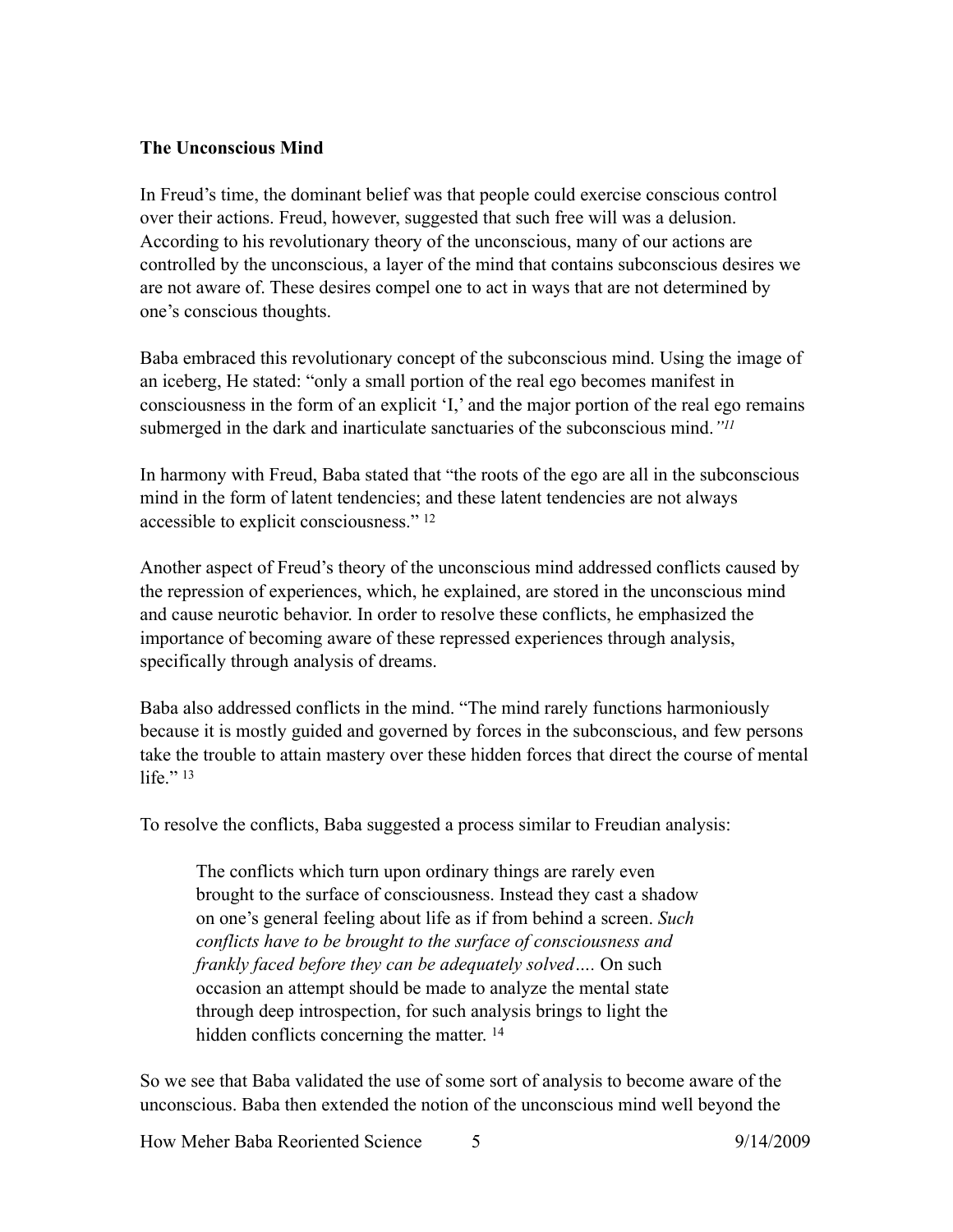psychology of the individual. He connected consciousness and unconsciousness to the ultimate, the Divine. He explained that consciousness and unconsciousness are not just characteristics of humans, but are also characteristics of God.

The whole purpose of creation is, in fact, for unconscious God to become conscious of Himself. And a person's becoming aware of his own unconscious mind is the same as becoming aware of God. Baba said that the state of perfection, "the conquest of the unconscious by the conscious is complete, and the person continuously dwells in the full blaze of Illumination or as one with Illumination. He becomes Illumination itself." [15](#page-13-10)

<span id="page-5-0"></span>Thus, the individual's consciousness is one and the same as God's consciousness. What needs to change is what the individual is conscious of. An individual must shift consciousness away from the ego, and refocus it on God.

# **The Ego**

The other important aspect of Freud's work was his theory of mind, in which he proposed that the psyche is divided into three parts: the id, ego, and superego. The "id" (completely unconscious) contains the drives and those things repressed by consciousness; the "ego" (mostly conscious) deals with external reality; and the "superego" (partly conscious) is the internal moral judge or the conscience.

In Freudian psychology, the ego gives one a sense of identity. The ego also mediates among the id, the superego and the external world. Its task is to find a balance between primitive drives, morals, and reality, while satisfying the clamoring of the id and superego.

Baba fully embraced the term "ego" and provided clarity to its role in the mind's structure. However, He used the term in a somewhat different way, in that He did not separate the psyche into three separate parts, as Freud did.

Baba affirmed that the ego does give one a sense of self and explains why such an organizing structure is necessary:

The psychic energy would be caught up endlessly in the multitudinous mazes of dual experience and would all be frittered away and dissipated if there were no *provisional nucleus* to take stock of all acquired experience and bind together the active tendencies born of the relatively independent and loose instincts inherited from animal-consciousness…*The formation of the ego serves the purpose of giving a certain amount of stability to*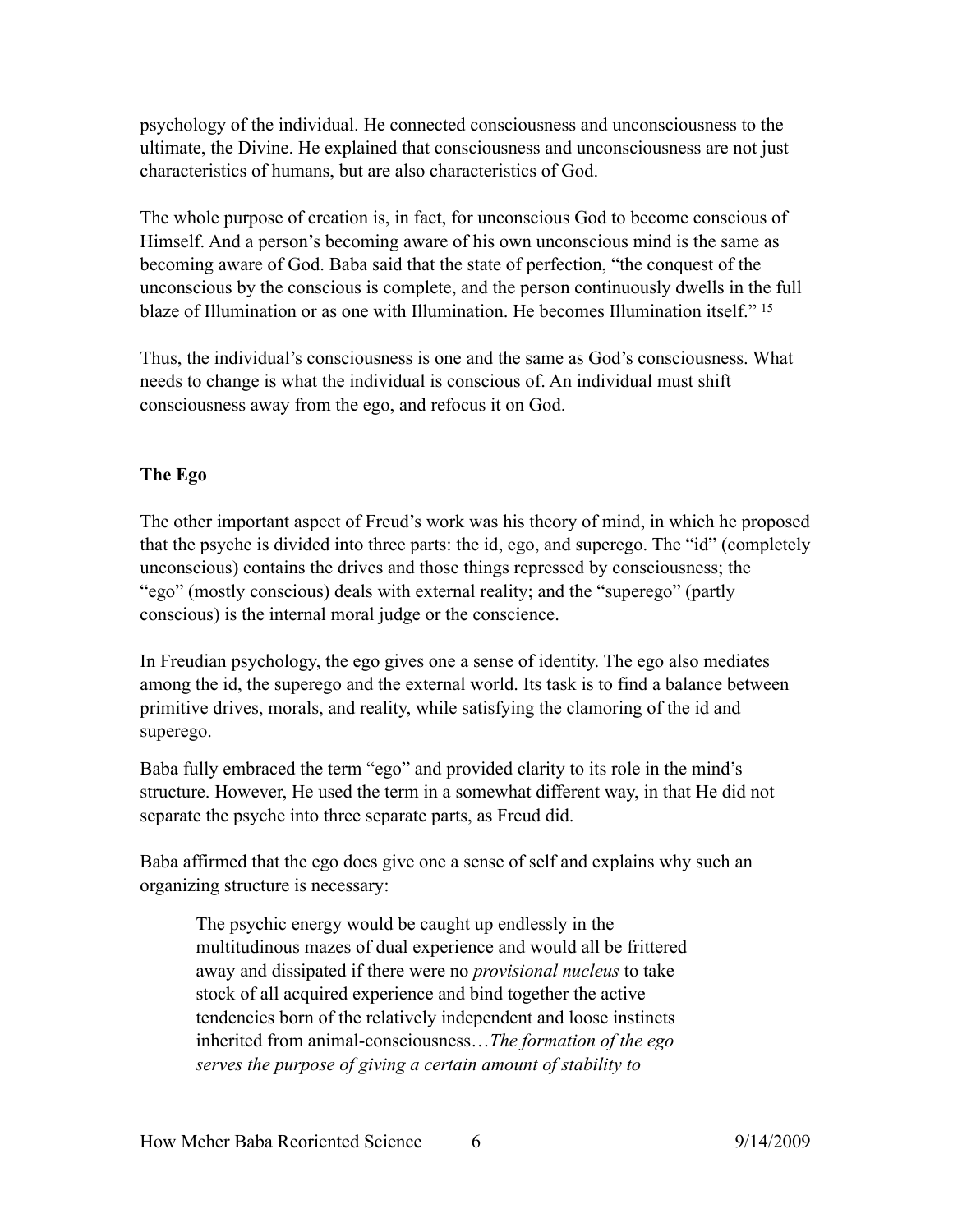<span id="page-6-0"></span>*conscious processes and also secures a working equilibrium which makes for a planned and organised life .[16](#page-13-11)*

In addition, Baba affirmed that the ego's role is to resolve conflicts. He said, "The explicit ego which finds its manifestation in consciousness is by no means a harmonious whole; it can and does become an arena for multitudinous conflicts between opposing tendencies." [17](#page-13-12)

<span id="page-6-1"></span>Baba then extended the purpose of resolving conflicts by telling us that the goal of becoming aware of unconscious desires is not just to eliminate conflicts within the mind, but to root out desires in order to annihilate the mind's entire ego structure. The ego, though necessary for functioning as a human, becomes the greatest impediment on the spiritual path and must be eliminated. He said, "The goal of lasting happiness shines forth fully only when the limited ego, with all its desires, finds its complete and final extinction."<sup>18</sup>

## <span id="page-6-2"></span>**Desires and Sanskaras**

While Baba did not refer to the id per se, when explaining how desires come about, He introduced a similar term, *sanskaras*, or impressions. Sanskaras, Baba explained, are the result of experience. Every experience makes an impression upon the mind. These impressions are then stored in the mind. As in Freud's description of the id, these sanskaras, or impressions, remain unconscious, and as with the id, Baba said, "... impressions express themselves as desires…" [19](#page-13-14)

<span id="page-6-3"></span>It is these impressions gathered during the evolutionary process and human lifetimes that remain dormant in the unconscious mind. Baba asserted that humans must become conscious of these unconscious desires to become free of them, as part of the process of dismantling the structure of the ego.

For Freud, the goal of becoming conscious of the unconscious is therapeutic. Baba raised the goal from therapeutic relief to spiritual advancement, and ultimately God Realization. But in order for consciousness to become aware of the unconscious, the ego must be slimmed down and eventually eliminated. Baba said, "The disintegration of the ego culminates in realising the Truth." [20](#page-13-15)

Thus we see that Baba embraced Freudian concepts of the ego and the unconscious mind, and then extended them to the ultimate — Divine truth.

#### <span id="page-6-4"></span>**Einstein's Theory of Relativity**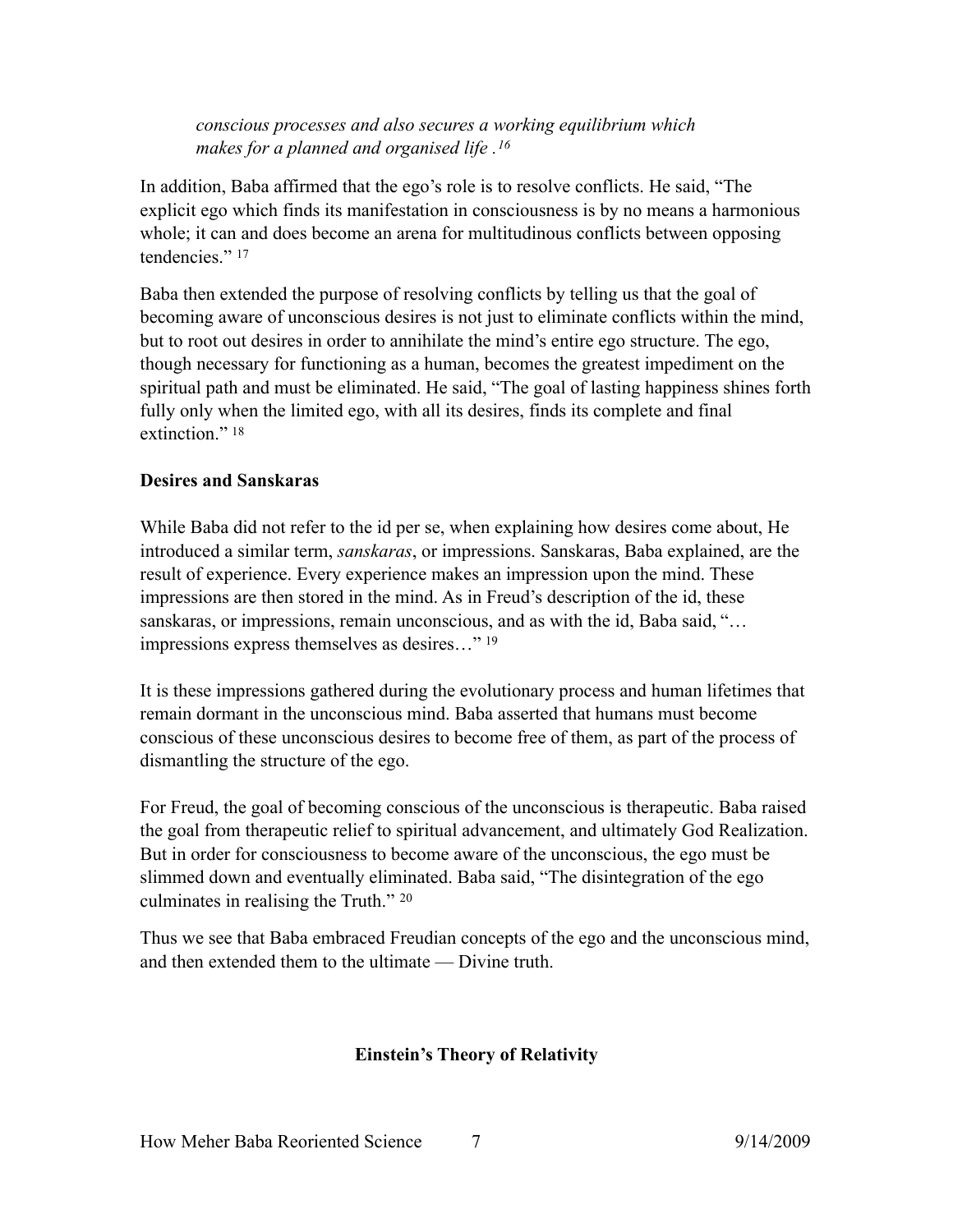Although Einstein's theory of relativity did not directly challenge religion, it did offer a dramatically different perception of the universe. Einstein's theories state that space and time are not absolute. Space can bend and contract, time can be made to slow down, and matter can be turned into energy. Gravity is the result of space bending around a mass.

Although Einstein's theories were beyond the average person's understanding, nevertheless they were proven true to mankind in a most convincing and dramatic way. When the world witnessed the release of the tremendous energy of two atomic bombs used by the United States to end World War II, no one could doubt the truth of Einstein's theories, because his work had laid the scientific foundation for these bombs.

Einstein's description of the fabric of the universe demonstrated that his knowledge of the underlying forces of the universe and the topology of time and space surpassed any vision religion could offer.

However, Meher Baba did offer a vision that incorporated Einstein's concepts. As He did with the other sciences of the day, He then extended the concepts, connecting them to the deeper spiritual realm.

# $E = mc^2$

Einstein's famous theory states that energy inside an object is equal to its mass times the velocity of light (the fastest speed an object can move) squared. Baba's cosmology confirmed that matter and energy are indeed equated, in the sense that one can be converted into the other. In the *Discourses* Baba states: *"Form is solidified energy…" [21](#page-13-16)*

<span id="page-7-0"></span>Baba revealed that during the first stage of the spiritual path, a pilgrim no longer experiences the world around him as being made of form, or matter; rather, he experiences the subtle world, a world comprised of energy. The subtle world makes up the first three planes of the seven planes of higher consciousness. On the lower subtle planes, the pilgrim experiences energy in the form of dazzling sights and sounds. As he progresses further onto higher planes, he has more direct experience of energy. Access to energy allows him to perform miracles. And eventually, as an aspirant progresses even further into the subtle sphere, he experiences himself as energy personified. Thus one transmutes completely from matter into energy.

# **Nuclear Power and Spiritual Powers**

Shortly after the spectacular demonstration of atomic bombs in 1945, which ended World War II, Baba placed the new source of energy, nuclear energy, into its proper perspective. In *God Speaks*, written in 1953-54, Baba directly addressed nuclear energy, and explained that it is only a gross reflection of the higher spiritual energies of the subtle world.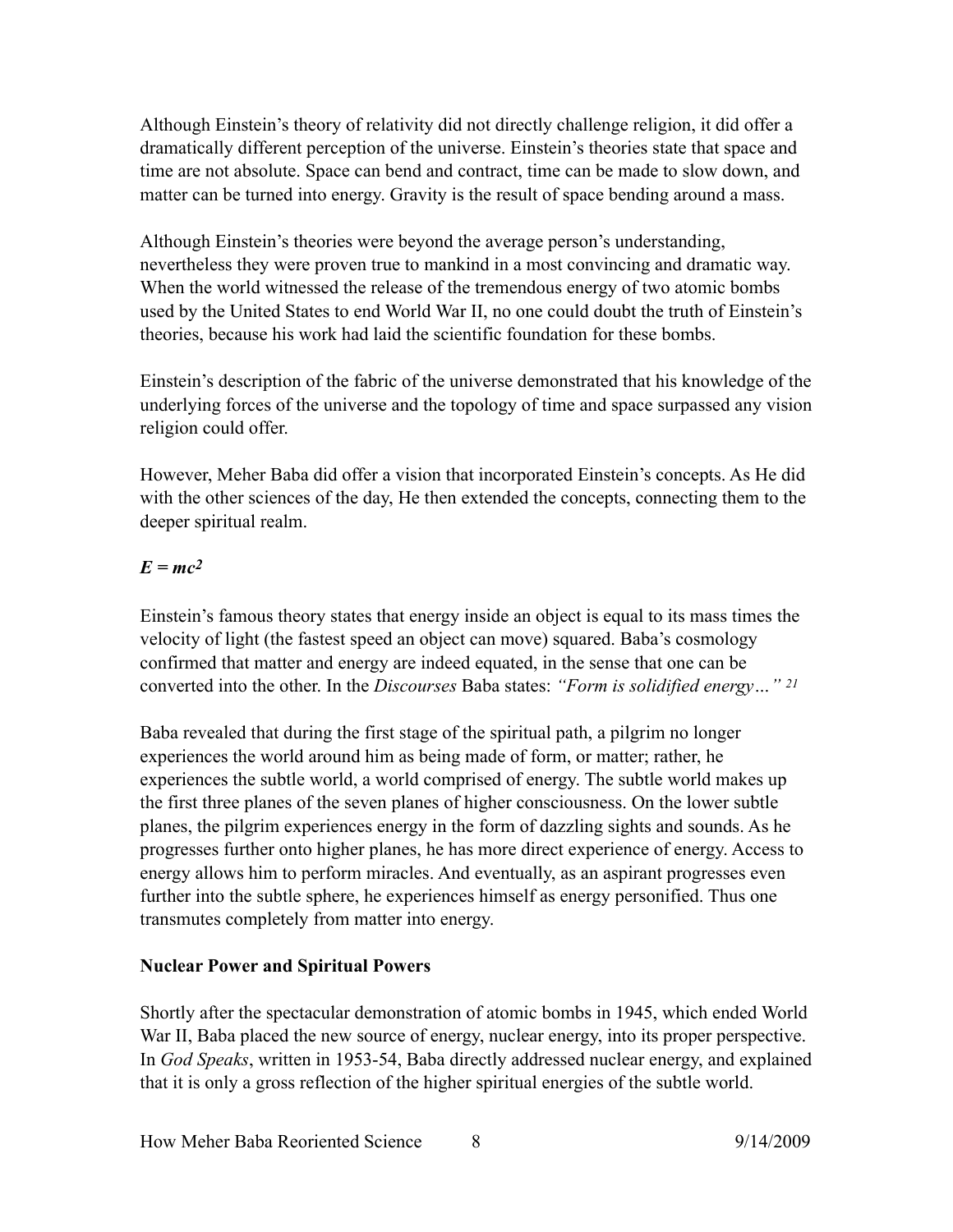Referring to an imaginary scientist similar to Einstein, who at this point had captured the world's attention, Baba said:

Even when this gross-conscious scientist in the gross world is conscious of the highest possible gross aspect of Energy, he is not at all conscious of that Energy in its nascent state, which is only of the domain of the subtle world and which can only be experienced and controlled by the **subtle**  conscious human soul, and which can never, under any circumstances, be experimented with or experienced by any **gross-**conscious human being. Therefore, when this grossconscious scientist in the gross world on earth is conscious of the highest possible gross aspects of nuclear energy, he is actually fully conscious of only one of the highest gross aspects of energy of the domain of the subtle world. [22](#page-13-17)

<span id="page-8-0"></span>Thus, no matter how great the energy discovered by a scientist in the gross world, it is only a faint gross reflection of subtle energy.

All energy, in the gross and subtle worlds, is derived from the power of the fourth plane, the plane of infinite energy. Baba said, "On the fourth plane the soul is fully conscious of **infinite energy.** It is the very same infinite energy which is the shadowy aspect of that infinite power of God. Here the soul is equipped with full power and is even capable of raising the dead and of creating new forms and worlds breathing with life. On the fourth plane there are no occult powers. They are divine powers." [23](#page-13-18)

<span id="page-8-1"></span>The pilgrim on the fourth plane, now the personification of energy, is able to create gross forms, and even life as God Himself creates. But possessing that power holds great risk. For if one on the fourth plane misuses that power, they lose all of their consciousness and revert back to stone form.

To illustrate the intensity of the power of the fourth plane, and its horrendous danger if misused, Baba compared the situation to that of the aforementioned imaginary scientist of the gross world.

Let us compare then a subtle-conscious human soul on the fourth plane … with a great scientist of repute in the gross world. The latter, being fully conscious of the gross plane, by sheer dint of effort and much investigation into the fields of the science of energies, fully realizes the possibility of releasing tremendous energy through certain experiments….

If the scientist succumbs, therefore, to this overweening desire, which is now at its zenith, and is thereby directed for his selfish ends to misuse the power that he controls in the form of one of the highest aspects of energy, he then consciously leads himself to attempt to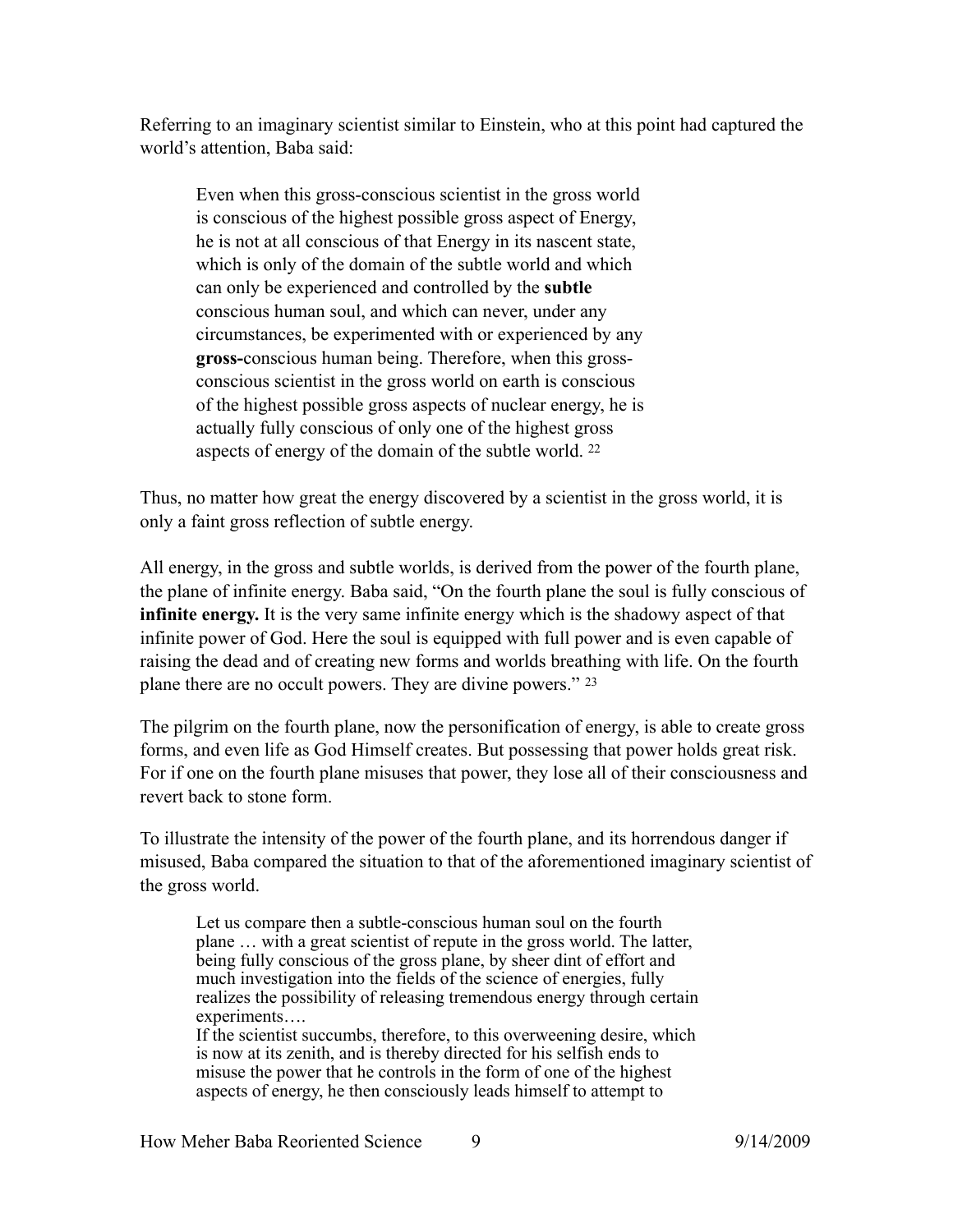<span id="page-9-0"></span>explode the most deadly weapon in his control — more powerful than, say, the latest hydrogen bomb. [24](#page-13-19)

Thus possession of great power, whether achieved through science or through spiritual advancement, creates great risk.

### **The Big Bang**

Einstein's theories were so fundamental in explaining space, time, and gravity that they served as a foundation for additional theories. Most important was the Theory of the Big Bang, which describes the creation of the universe.

The concept of the Big Bang derived from Einstein's theory of general relativity, particularly the portion describing the curvature of space-time. The Big Bang theory states that the universe began as a collapsed single point of the utmost density, called a singularity. This singularity, a single point, contained all time, space, and energy from which the entire universe sprang.

Therefore, before the universe began, there was only this almost infinitely dense primeval point. At the moment of the Big Bang, space and time rapidly inflated. In a very short amount of time, an exceedingly hot plasma of sub-atomic particles emerged. Over millions of years, these particles cooled down, forming atoms that eventually became stars. Over many more millions of years, stars coalesced into galaxies.

Baba did not directly use the term the Big Bang, but He did explain the beginning of creation in an almost identical manner. When doing so, He used the term, the Whim.

Using an image very much like the Big Bang's springing out from a point of singularity, Baba explained how creation sprang out of a single point of Nothingness. The universe, space, time, and all physical objects came out of this point and expanded ad infinitum.

As stated in *God Speaks*, "All that is latent as the Nothing in the Beyond State II of the Infinitude of God as the Everything is expressed and manifested through a most finite point in the infinitude of God. This point is called the 'creation point' or the '*Om* point.'["25](#page-13-20)

As in the Big Bang theory, the creation, which comes out of Nothingness, expands to create the universe. As Baba said, "when the most finite Nothing gets projected as Nothingness through the most finite creation point … [it] gradually expands *ad infinitum* and manifests apparently as infinite Nothingness or as infinite Creation."[26](#page-13-21)

What caused the universe to come into existence? The Big Bang theory offers no reason. Baba explained that it is simply a whim. But unlike the Big Bang, which has no purpose, the Whim has a divine purpose, and that is for God to know Himself. Baba explained,

<span id="page-9-2"></span><span id="page-9-1"></span>The cause which led the most finite Nothing, latent in the infinite Everything, to manifest itself as infinite Nothingness, is

How Meher Baba Reoriented Science 10 9/14/2009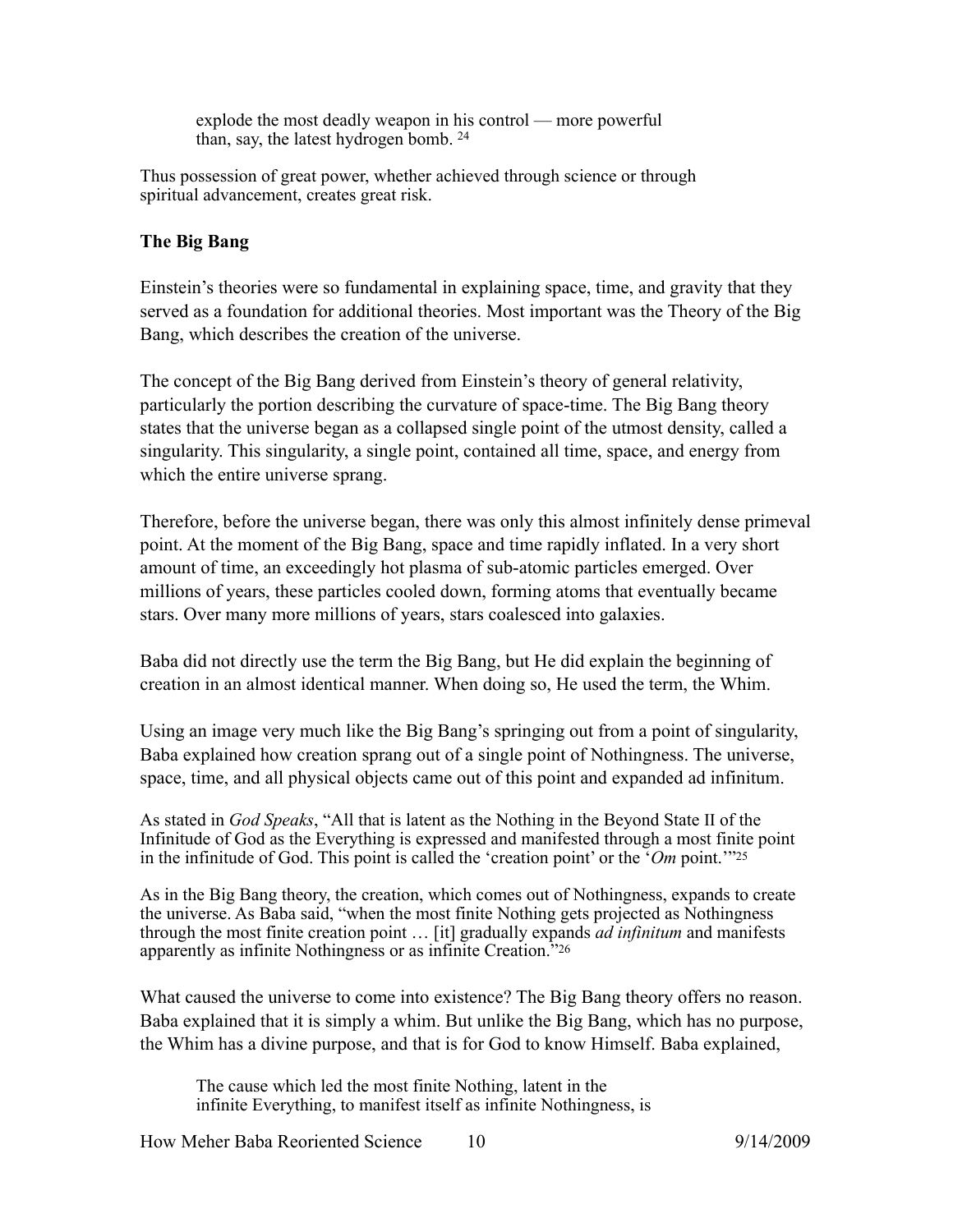the **original** cause called the "CAUSE." This Cause is just nothing but the WHIM or *lahar* of God. This original whim can also be called the first "WORD" uttered by God—"WHO AM I?[27](#page-13-22)

Thus Baba's extension of the Big Bang, reveals that the whole purpose of creation is God's attempt to answer His question, "Who am I?" so that God may know who He is."

## <span id="page-10-0"></span>**Chart Correlations Between Meher Baba's Cosmology and Major Scientific Concepts**

The chart below links various scientific concepts to events in Baba's cosmology. The events are represented on a timeline starting with the Whim, moving through evolution, human form, and involution, and ending with God Realization.

Whereas each science deals with only one event along the timeline, Baba's cosmology is a single overarching vision. That is because the truth itself is one. But when the truth is projected onto the physical world, the One becomes the many. Therefore, each science, in attempting to explain the physical, offers only a slice of the truth. Baba, on the other hand, working from oneness, unites these various concepts into a single unified vision.

# **Correlations Between Meher Baba's Cosmology & Major Scientific Concepts**



Meher Baba's Cosmology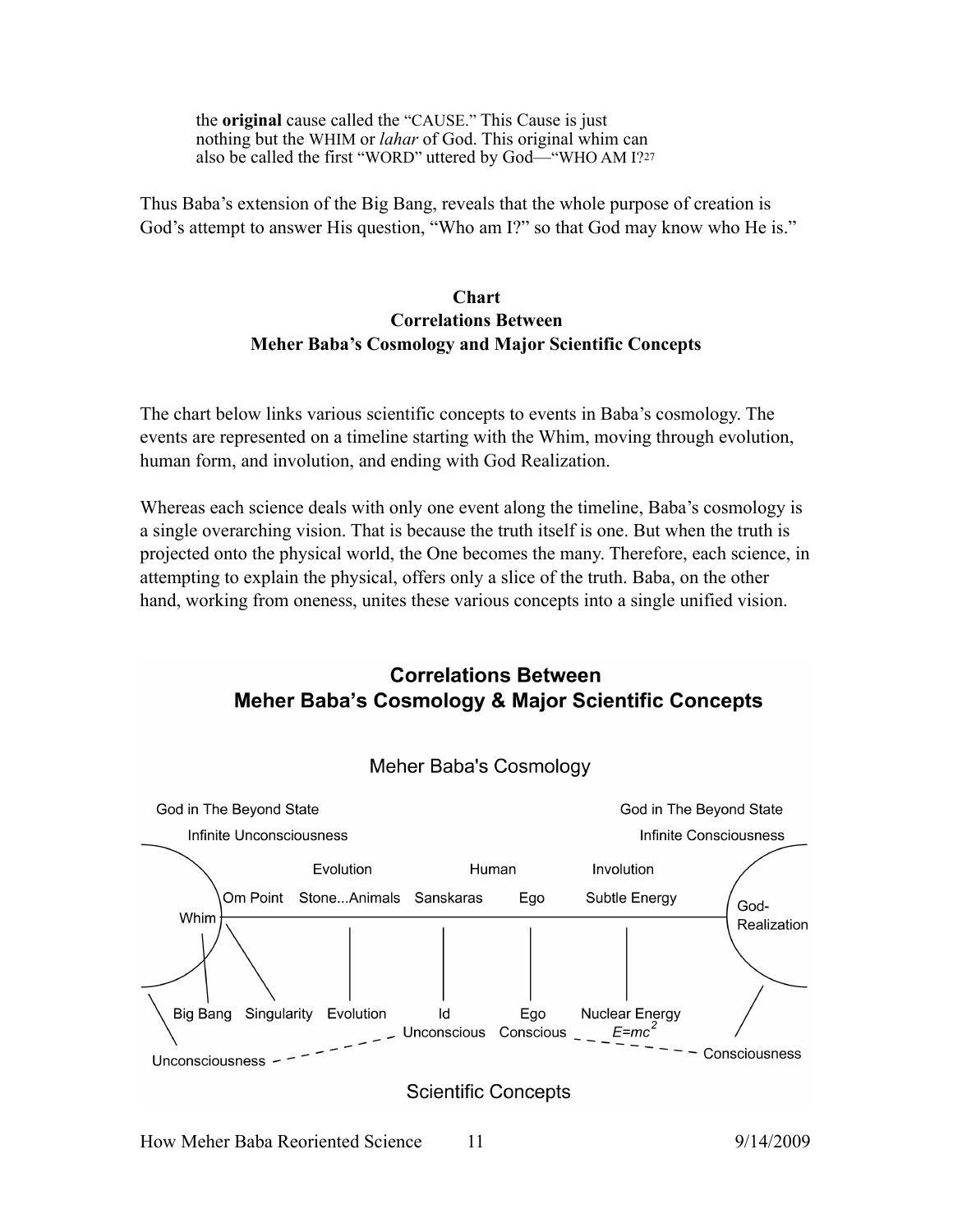### **Future Sciences**

By reorienting the three specific sciences of His day — Darwin's theory of evolution, Freud's theory of the unconscious, and Einstein's theory of relativity — Meher Baba may have in effect reoriented the entire field of science. In the future, when new scientific discoveries are made, they too will need to be converted into higher spiritual truths. The work that Baba did may have laid a foundation for reorienting sciences even before they come into existence. And this may be the greatest aspect of Baba's reorientation of science.

For example, string theory, a new branch of physics that has come into existence since Baba dropped His body, is attempting to unite Einstein's relativity with quantum mechanics. In doing so, it is proposing that there are eleven dimensions. That means that there are seven extra dimensions in addition to the four dimensions of time-space (one dimension of time and three dimensions of space). Could these seven extra dimensions be reflections of the seven higher planes?

The computer science of artificial intelligence, which has also emerged since Baba dropped His body, has demonstrated the ability to create intelligence inside a computer. Its advancement has led a few scientists to speculate on a radically new theory, one that looks upon the entire universe as one large processing computer that "thinks."

Although this notion of the universe as a thinking process may sound absurd, it may not be so far fetched. For Baba explained that the entire physical universe, all energy and matter, comes out of the infinite mind, and it is indeed the result of thinking. He said:

> <span id="page-11-0"></span>Mind begets energy and matter. Without mind there can be neither energy nor matter. Energy is derived from mind and is continually sustained by it; it cannot subsist without mind, latent or manifest. Matter depends upon energy and cannot remain matter without energy, latent or manifest<sup>28</sup>

<span id="page-11-2"></span><span id="page-11-1"></span>In Baba's newly found writings published as *Infinite Intelligence*, and also in Bhau Kalchuri's book *The Nothing and the Everything*, based upon points dictated by Baba, a major theme is that the entire universe is the product of God's thinking. For example, Baba stated that the "Infinite Intelligence produces the universe through Its Infinite Thinking $\cdots$  <sup>29</sup> And furthermore, "The universe is made up of thoughts; thus the universe is the production of thinking." [30](#page-13-25)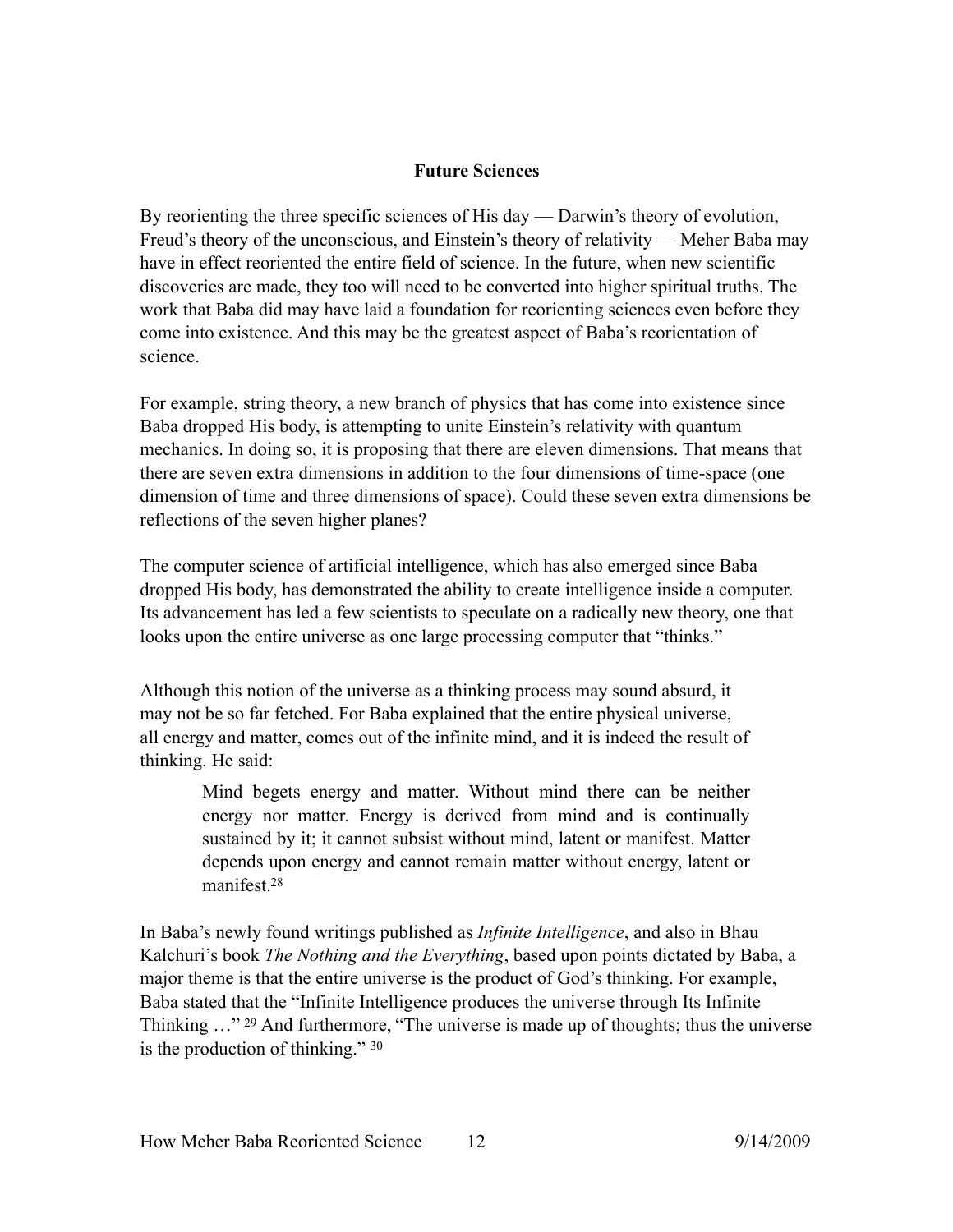If science is to understand Meher Baba, and to recognize that the universe is indeed created out of mind, it will need to expand its notion of what mind and thought are. Science will need to see intelligence in its many different expressions. From this new perspective, not only will intelligence be seen existing in humans and in computers, intelligence will also be seen existing in the very foundation of the physical universe. (For more on this topic, see my article "Is Evolution God's Thinking?" in the *Glow International*, August 2006. This article compares the evolutionary process to artificial computer intelligence, demonstrating that they are really one and the same process. Therefore, the evolutionary process can be viewed as an act of God's thinking.)

#### **Conclusion**

Although science has done much to reveal the truths of the physical world on its own, science does not give meaning to life, and in fact it tends to make life meaningless. Freud reduced humans to psycho-sexual beings, and according to him faith in God was merely a delusion. Evolution presented life as an accident and humans as the descendants of apes. And the Big Bang implied that the entire existence of the universe is meaningless.

But as we have seen, this lack of meaning in science did not stop Meher Baba from utilizing these scientific concepts in His cosmology. Rather, Baba embraced these concepts and extended them, describing their functioning in the spiritual realms. In doing so, He restored proper meaning to these concepts, explained the purpose of life, and inspired individuals to live the spiritual life. Also, He demonstrated that sciences' truths are really just a reflection of the higher spiritual truths. Thus, the truths of modern science need not distract one's attention away from God or diminish one's faith in God.

Nor should science be rejected. Baba stated, "It is a mistake to look upon science as antispiritual. *Science is a help or hindrance to spirituality according to the use to which it is put.* Just as true art expresses spirituality, so science, when properly handled, can be the expression and fulfillment of the spirit." [31](#page-13-26)

<span id="page-12-4"></span>In the battle of ideas, Baba engaged modern-day scientific theories and forced them to surrender to their rightful place in His cosmology. This victory is another testimony of His perfection.

<span id="page-12-3"></span>*Sparks of the Truth* From Dissertations of Meher Baba. A Version by C. D. Deshmukh, (North Myrtle [4](#page-2-2) Beach, SC: Sheriar Press, 1988) p. 25.

How Meher Baba Reoriented Science 13 9/14/2009

<span id="page-12-0"></span><sup>&</sup>lt;sup>[1](#page-1-0)</sup> Meher Baba, *Discourses* (North Myrtle Beach, SC: Sheriar Foundation, 1987), p. 98.

<span id="page-12-1"></span><sup>&</sup>lt;sup>[2](#page-2-0)</sup> Ibid., p. 201.

<span id="page-12-2"></span><sup>&</sup>lt;sup>[3](#page-2-1)</sup> Meher Baba, *God Speaks: The Theme of Creation and Its Purpose*. 2<sup>nd</sup> ed., rev. and enl. 1997. (Walnut Creek, CA: Sufism Reoriented), p. 23.